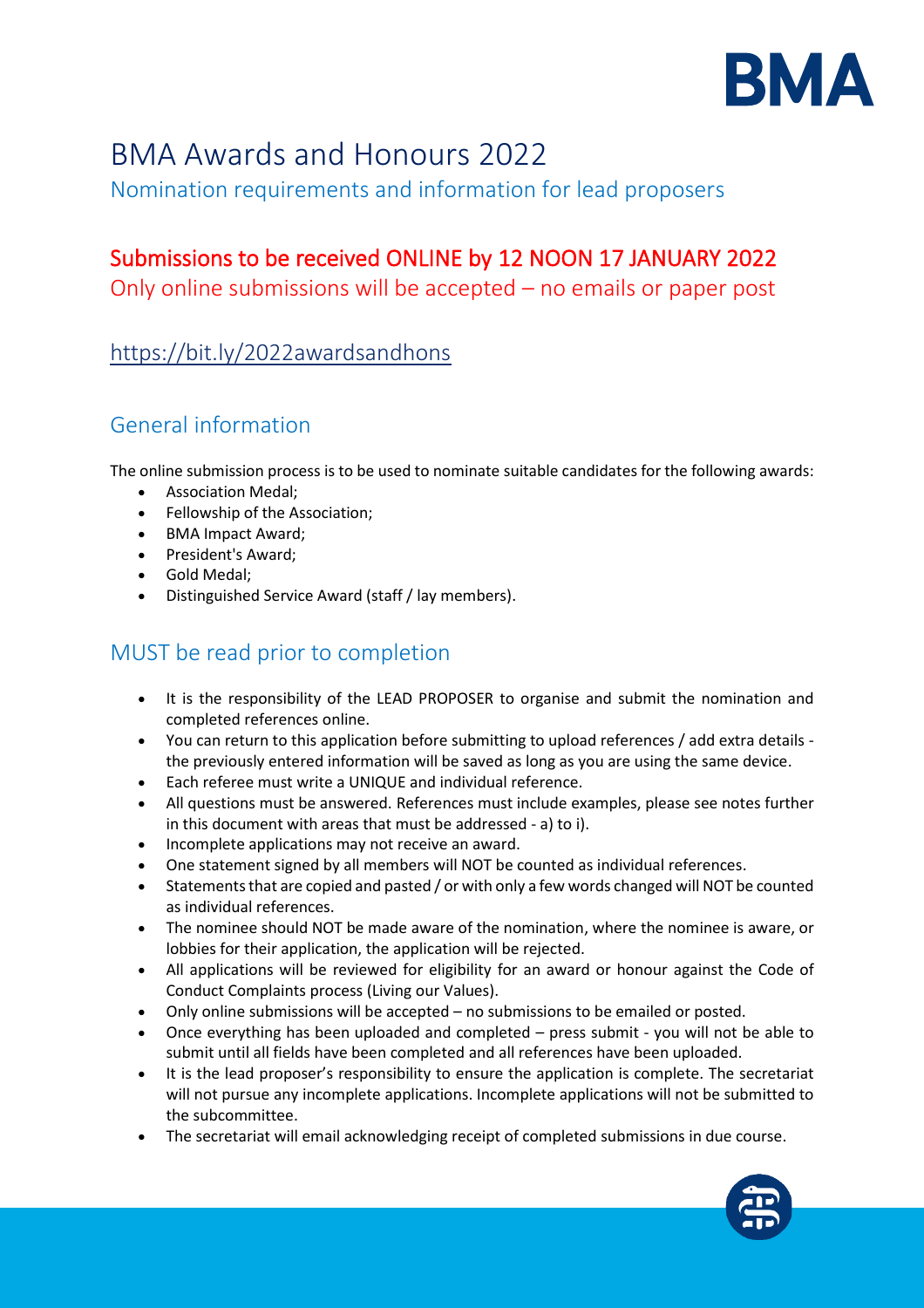

### Queries

- Please contact Sarah Connolly [sconnolly@bma.org.uk.](mailto:sconnolly@bma.org.uk)
- **All nominations must be completed and submitted ONLINE by 12 NOON 17 JANUARY 2022**
- **<https://bit.ly/2022awardsandhons>**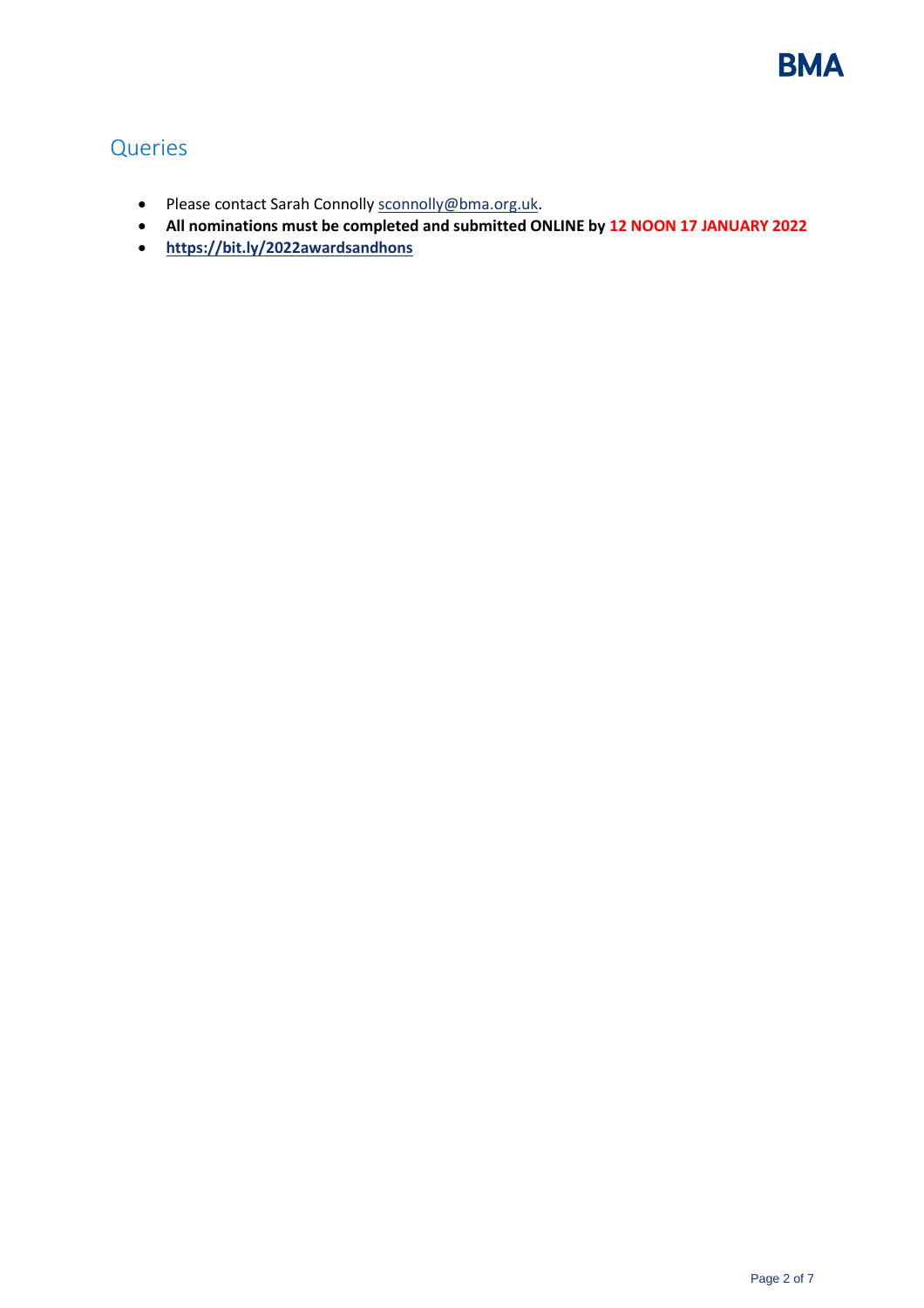

### Information required for online submission (for all awards)

- 1. Lead proposer name and contact details
- 2. Nominee's name and contact details
- 3. Nominee's service details
	- Duration of uninterrupted BMA membership (if known)
	- Service to the Association (list of offices held and dates held)
	- Duration of office (length of time in the position for which they are primarily being nominated)
- 4. Nominee's service area(s)
	- Local division
	- Regional and National Councils
	- Branch of practice
	- UK Council

#### 5. **Indicate for which award you are nominating**

(Please note that your choice here is an indication only. The awards and honours subcommittee may decide that a different award is more applicable to your nominee based on the criteria below.)

#### **Association Medal**

The Association Medal is awarded to such members who have shown outstanding achievement and commitment at national and/or UK level to the British Medical Association. (Bye-laws 116 & 121).

#### **Fellowship of the Association**

A Fellowship is awarded to members who have shown outstanding achievement and commitment at a local or regional level to the British Medical Association. (Bye-laws 118 & 121).

#### **BMA Impact Award**

The BMA Impact Award is awarded to members who have given exceptional commitment and have demonstrated a tangible beneficial impact for members of the British Medical Association. (Bye-laws 119 & 121).

#### **President's Award**

The President's Award may be given to members who have given outstanding service to the British Medical Association (Bye-laws 115 & 121).

#### **Gold Medal**

The Gold Medal may be awarded to any such member or members who shall have conspicuously raised the character of the medical profession by exceptional achievement through their service to the British Medical Association. (Bye-laws 114 & 121 and standing orders of council).

#### **Distinguished Service Award (staff / lay members)**

The Distinguished Service Award may be awarded in recognition of distinguished, outstanding, and exceptional services to the Association by non-medical personnel (not a long service award). (Bye-laws 120 & 121).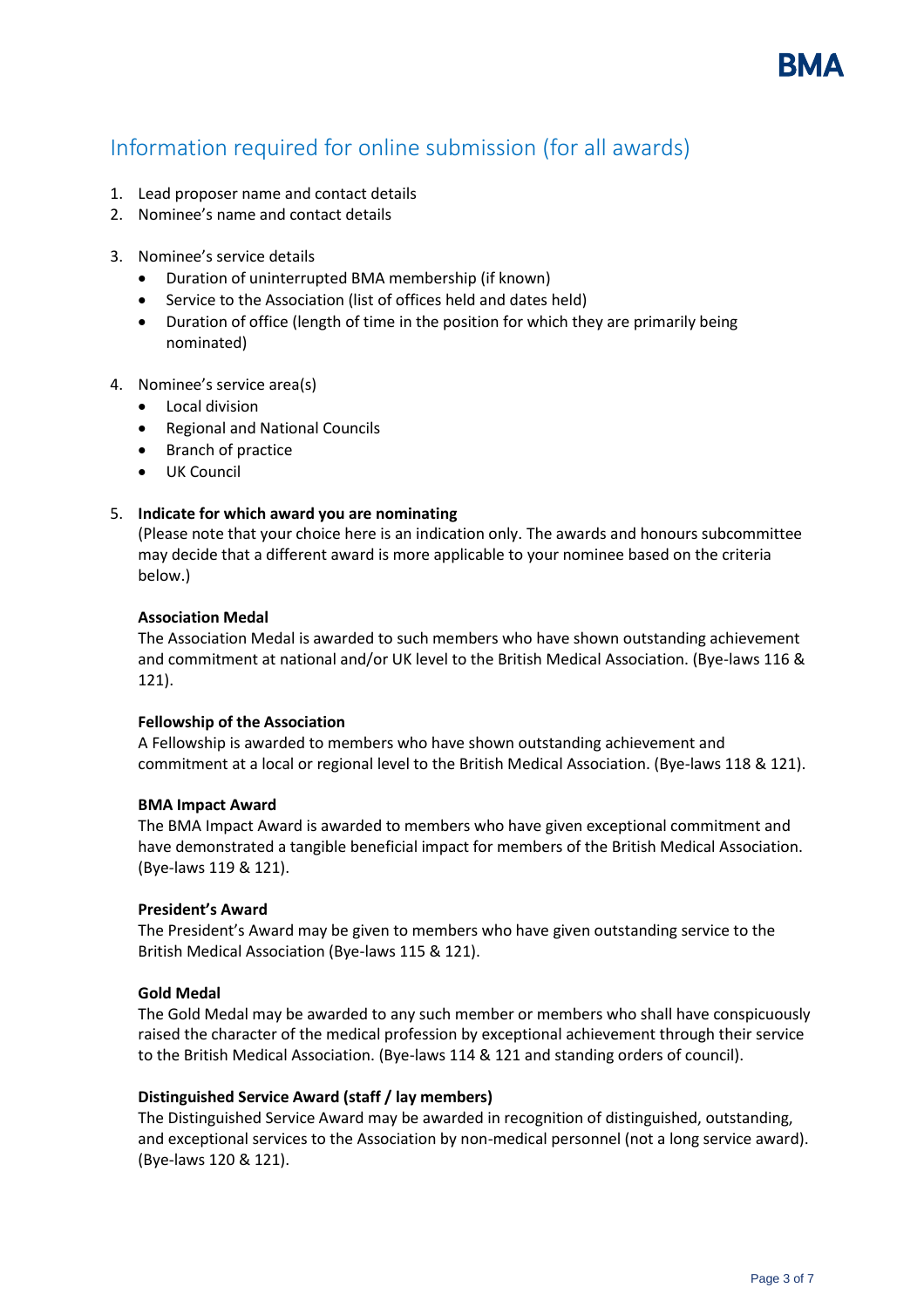

### For Association Medal, BMA Impact Award, Fellowship of the Association

- 6. By whom has the nominee been nominated?
	- Committee, division or council; **or**
	- 6 voting members of the Association; **or**
	- 3 overseas members of the Association (if the nominee is an overseas member).
		- a. If nominated by a **Committee, division or council**;
		- Specify name of committee, division or council
		- Upload evidence from the meeting where the recommendation to nominate was made and approved (e.g. relevant extract from meeting minutes).
		- b. If nominated by **6 voting members of the Association** (one of whom may also be the lead proposer and nominators may also be referees)
			- Give their contact details (inc. BMA membership no.)
		- c. If nominated by **3 overseas members of the Association** (one of whom may also be the lead proposer and nominators may also be referees)
			- Give their contact details (inc. BMA membership no.)
- 7. Upload **4 separate references** and give referees' contact details (inc. BMA membership no.).

*A minimum of FOUR references are required for the Association Medal, BMA Impact Award and Fellowship of the Association.*

*References must be individual to the BMA member giving them - i.e. not copied and pasted from another reference.*

*References must include examples where the member has demonstrated achievements and contributed to the Association in the following areas:*

*a) Examples of adding value to the BMA and membership;*

*b) Examples of any achievement that has led to an increase in the membership of the Association; c) Examples of achievements in the delivery and/or advancement of healthcare;*

*d) Example of a single achievement or campaign that has had an impact on the BMA or its membership;*

*e) Specific examples of outstanding service;*

*f) Specific examples of sustained service;*

*g) Examples of conspicuously raising the character of the medical profession by scientific work, by extraordinary professional services, or by special services rendered to the British Medical Association;*

*h) Distinguished, outstanding, and exceptional services to the Association by non-medical personnel (Distinguished Service Award);*

*i) Living Our Values (all).*

*NB: Members do not have to meet all the criteria but this will determine the level of award conferred.*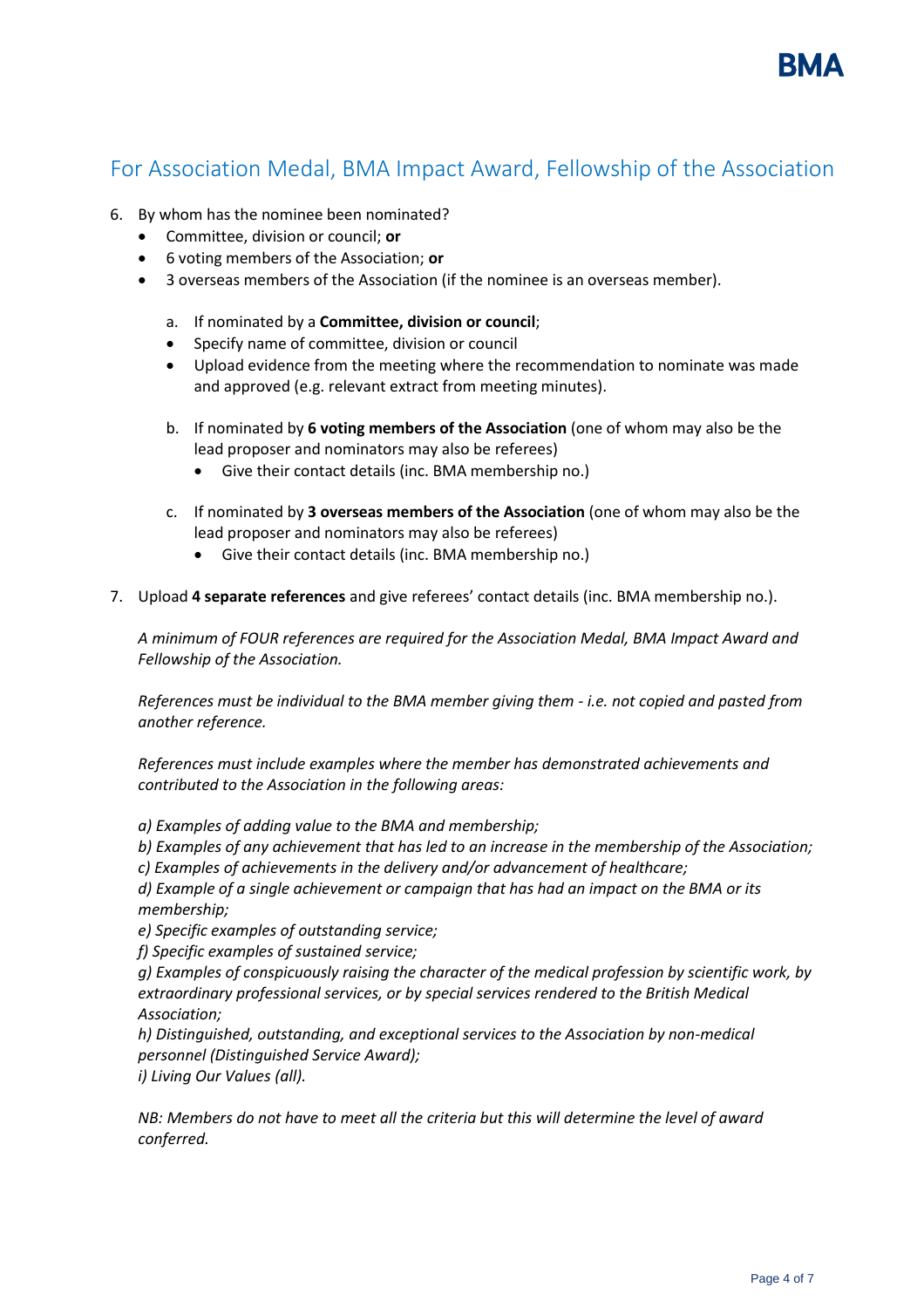### For Distinguished Service Award

8. By whom has the nominee been nominated?

- One of the nominators may also be the lead proposer and nominators may also be referees.
- Chair of committee
- Member of council
- Head of department
- 9. Give nominee's contact details (inc. BMA membership no. if applicable)
	- Confirm that the application has been endorsed by the head of department
- 10. Upload **4 separate references** and give referees' contact details (inc. BMA membership no.).

*A minimum of FOUR references are required for the Distinguished Service Medal, one of which must from the head of department or BMA executive.*

*References must be individual to the person giving them - i.e. not copied and pasted from another reference.*

*References must include examples where the member has demonstrated achievements and contributed to the Association in the following areas:*

*a) Examples of adding value to the BMA and membership;*

*b) Examples of any achievement that has led to an increase in the membership of the Association;*

*c) Examples of achievements in the delivery and/or advancement of healthcare;*

*d) Example of a single achievement or campaign that has had an impact on the BMA or its membership;*

*e) Specific examples of outstanding service;*

*f) Specific examples of sustained service;*

*g) Examples of conspicuously raising the character of the medical profession by scientific work, by extraordinary professional services, or by special services rendered to the British Medical Association;*

*h) Distinguished, outstanding, and exceptional services to the Association by non-medical personnel (Distinguished Service Award);*

*i) Living Our Values (all).*

*NB: Members do not have to meet all the criteria but this will determine the level of award conferred.*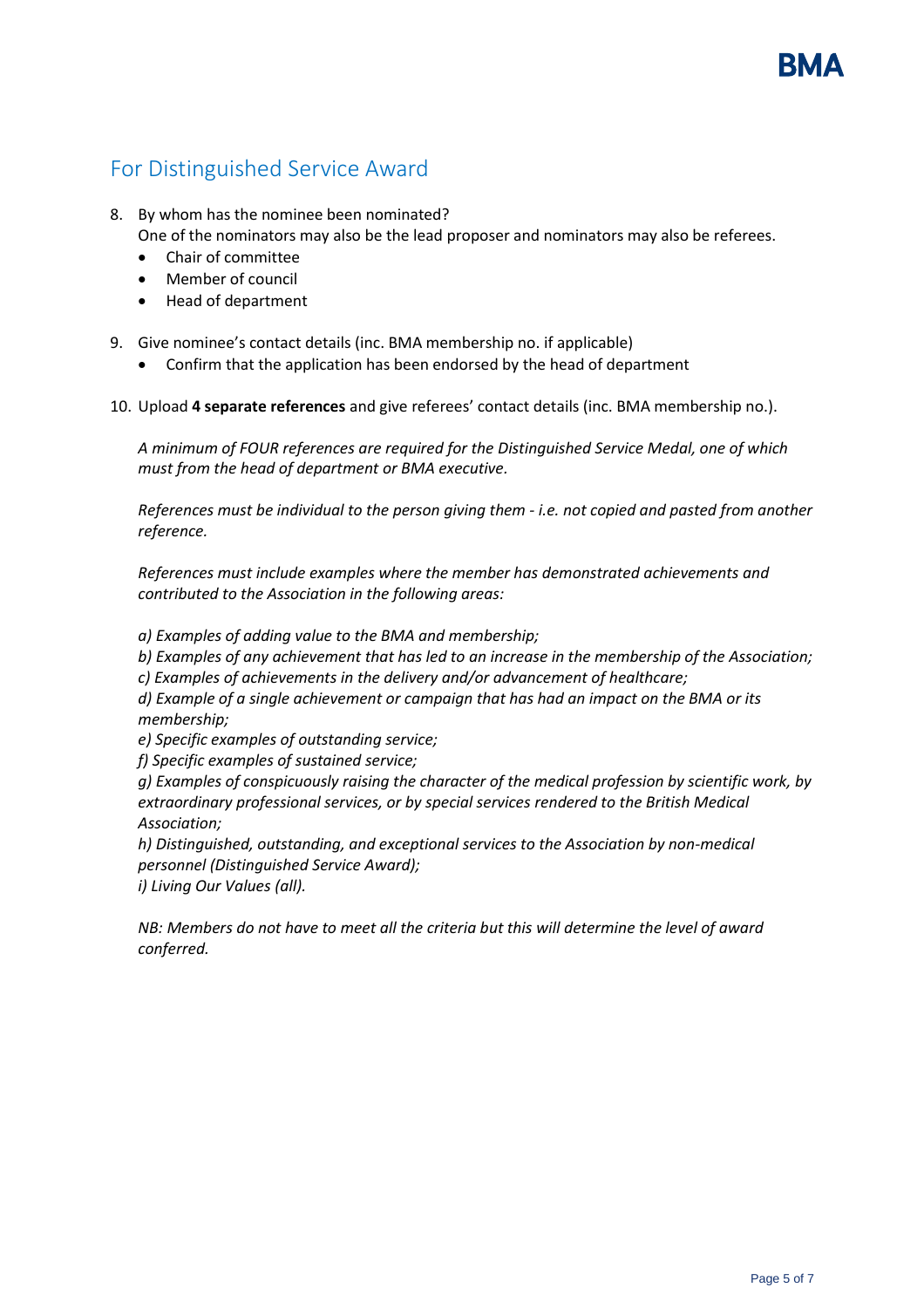### For Gold Medal and President's Award

- 11. Nominees must be nominated by THREE members of UK council for the Gold Medal and President's Awards.
	- One of these may also be the LEAD PROPOSER and nominators may also be referees.
	- Give their contact details (inc. BMA membership no.)
- 12. Upload **3 separate references** and give referees' contact details (inc. BMA membership no.).

*A minimum of THREE references are required for the Gold Medal and President's Award.*

*References must be individual to the BMA member giving them - i.e. not copied and pasted from another reference.*

*References must include examples where the member has demonstrated achievements and contributed to the Association in the following areas:*

*a) Examples of adding value to the BMA and membership;*

*b) Examples of any achievement that has led to an increase in the membership of the Association;*

*c) Examples of achievements in the delivery and/or advancement of healthcare;*

*d) Example of a single achievement or campaign that has had an impact on the BMA or its membership;*

*e) Specific examples of outstanding service;*

*f) Specific examples of sustained service;*

*g) Examples of conspicuously raising the character of the medical profession by scientific work, by extraordinary professional services, or by special services rendered to the British Medical Association;*

*h) Distinguished, outstanding, and exceptional services to the Association by non-medical personnel (Distinguished Service Award);*

*i) Living Our Values (all).*

*NB: Members do not have to meet all the criteria but this will determine the level of award conferred.*

### To submit (for all awards)

- Once everything has been uploaded and completed press submit.
- Sarah Connolly will email acknowledging receipt of completed submissions in due course.
- You will not be able to submit until all fields have been completed and all references have been uploaded.

#### **All nominations must be completed and submitted ONLINE by 12 NOON 17 JANUARY 2022**

**<https://bit.ly/2022awardsandhons>**